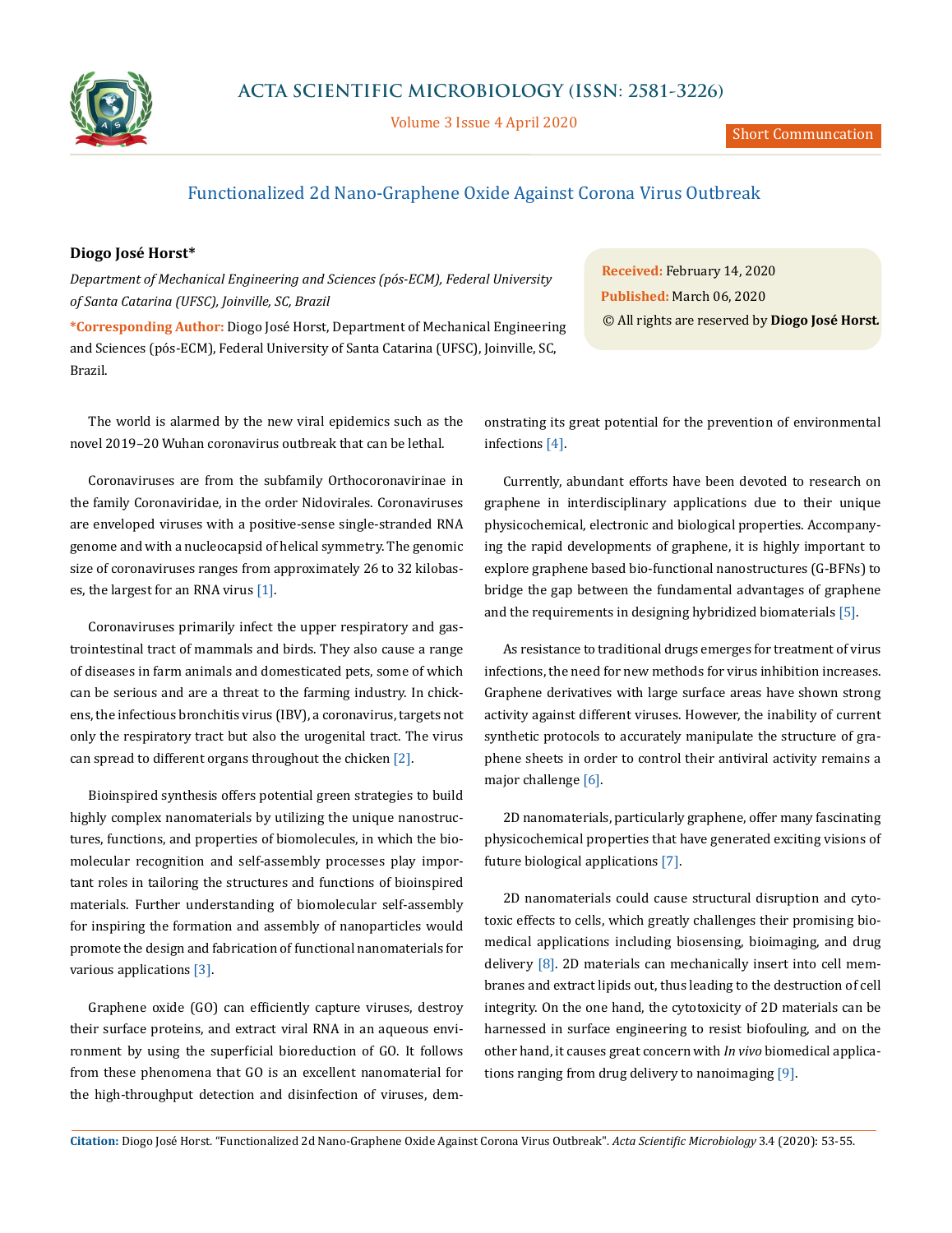Graphene and its derivatives have recently attracted much attention for sensing and deactivating pathogens. However, the mechanism of multivalent interactions at the graphene–pathogen interface is not fully understood. Since different physicochemical parameters of graphene play a role at this interface, control over graphene's structure is necessary to study the mechanism of these interactions [10].

A summary of recent advances in the biocompatibility, toxicology and applications of graphene-based nanomaterials in biosystems is presented in figure 1:



**Figure 1:** Overview of the biocompatibility, toxicology and applications of graphene-based nanomaterials in biosystems. Source: [11].

Functional graphene nanomaterials (FGNs) are fast emerging materials with extremely unique physical and chemical properties and physiological ability to interfere and/or interact with bioorganisms; as a result, FGNs present manifold possibilities for diverse biological applications. Beyond their use in drug/gene delivery, phototherapy, and bioimaging, recent studies have revealed that FGNs can significantly promote interfacial biointeractions, in particular, with proteins, mammalian cells/stem cells, and microbials. FGNs can adsorb and concentrate nutrition factors including proteins from physiological media. This accelerates the formation of extracellular matrix, which eventually promotes cell colonization by providing a more beneficial microenvironment for cell adhesion and growth. Furthermore, FGNs can also interact with cocultured 54

cells by physical or chemical stimulation, which significantly mediate their cellular signaling and biological performance [12].

In a recent study, Deokar., *et al*. [13] showed the design and synthesize sulfonated magnetic nanoparticles functionalized with reduced graphene oxide (SMRGO) to capture and photothermally destroy herpes simplex virus type 1 (HSV-1).

In another important contribution, remarkable observations on the adsorption and desorption mechanisms of single-stranded oligonucleotides and the hybridization of double-stranded DNA (ds-DNA) on a graphene oxide (GO) surface have been made using ensemble and single-molecule fluorescence methods. Probe and target DNAs labeled individually with fluorescence resonance energy transfer (FRET) pairs and having similar adsorption affinities toward the GO surface are used to provide detailed insights into the hybridization mechanism. Single-molecule FRET results reveal an "in situ" DNA hybridization mechanism, i.e., hybridization between the probe and target DNAs to form a ds-DNA, and simultaneous desorption from the GO surface thereafter. The results demonstrate that the electrostatic interaction between DNA and GO is of little importance to the overall theory of interaction and the largest effects are from solvation forces, specifically the hydrophobic effect. This investigation improves the fundamental understanding of the DNA hybridization dynamics on the GO surface, opening new windows in the field of biophysics as well as in sensing and therapeutic applications [14].

Polysulfated nanomaterials that mimic the extracellular cell matrix are of great interest for their potential to modulate cellular responses and to bind and neutralize pathogens. However, control over the density of active functional groups on such biomimetics is essential for efficient interactions, and this remains a challenge [15].

The combination of biomolecules with graphene-based materials offers a promising method to fabricate novel graphene–biomolecule hybrid nanomaterials with unique functions in biology, medicine, nanotechnology, and materials science [16].

Thus, the study and application of 2D functionalized nanomaterials especially using graphene oxide is of great interest to the scientific community in the fight towards the eradication of novel coronaviruses.